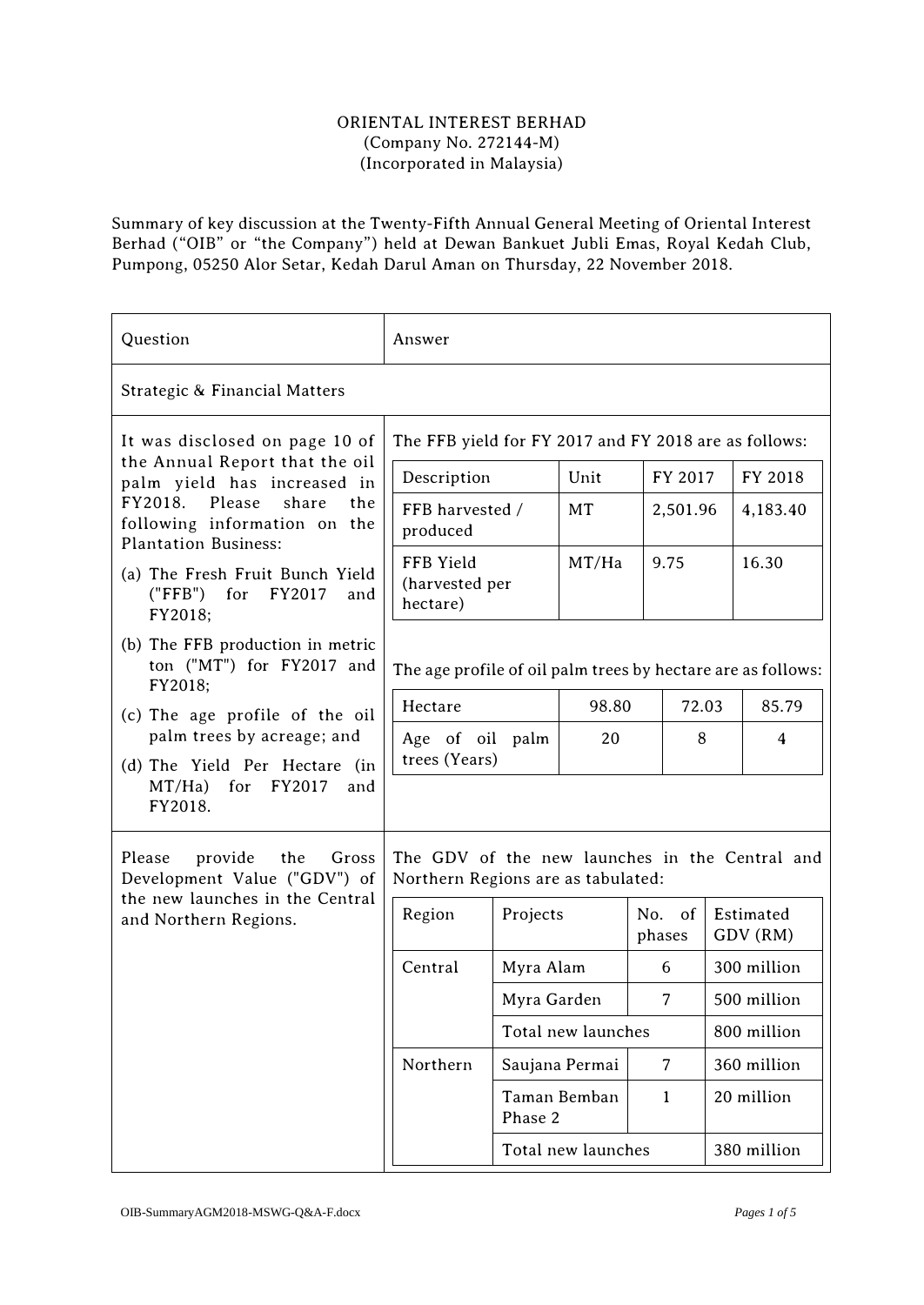(Incorporated in Malaysia)

Summary of key discussion at the Twenty-Fifth Annual General Meeting of Oriental Interest Berhad ("OIB" or "the Company") held at Dewan Bankuet Jubli Emas, Royal Kedah Club, Pumpong, 05250 Alor Setar, Kedah Darul Aman on Thursday, 22 November 2018.

| Question                                                                                                                                                                                                                                                                                                                               | Answer                                                                                                                                                                                                                                                                                                                                                          |
|----------------------------------------------------------------------------------------------------------------------------------------------------------------------------------------------------------------------------------------------------------------------------------------------------------------------------------------|-----------------------------------------------------------------------------------------------------------------------------------------------------------------------------------------------------------------------------------------------------------------------------------------------------------------------------------------------------------------|
| The increase in the Group's<br>Trade and Other Receivables<br>was mainly contributed by the<br>Accrued Billings that has increased<br>from RM43.3 million in FY2017 to                                                                                                                                                                 | During FY 2018, Accrued Billings increased by RM102.3<br>million as a result of the revenue recognised in profit or<br>loss which exceeds billings to purchasers for Perumahan<br>Penjawat Awam Malaysia ("PPAM") projects that are<br>offered to civil servants.                                                                                               |
| RM145.6 million in FY2018, an<br>increase of RM102.3 million or<br>236.3%.<br>(a) Please explain the nature and<br>reasons for the increase and<br>what measures have been<br>taken to reduce the amount.                                                                                                                              | The mode of billings for PPAM projects as stated in the<br>Sale and Purchase Agreements ("SPAs") are 10% of<br>selling price upon signing of SPA and remaining 90% of<br>selling price upon obtaining Certificate of Completion<br>and Compliance ("CCC"). Thus, only 10% billings were<br>issued and remaining provided as Accrued Billings<br>during FY 2018. |
| (b) Have any of the Accrued<br>Billings been impaired for<br>non-collection? If yes, what is<br>the amount?                                                                                                                                                                                                                            | There was no impairment for non-collection in respect of<br>the Accrued Billings as billings will be raised only upon<br>obtaining CCC for PPAM projects. As at the date of this<br>letter, 80% of these Accrued Billings have been collected<br>by OIB Group from Lembaga Pembiayaan Perumahan<br>Sektor Awam and banks.                                       |
| The Company recently acquired<br>additional<br>stakes in Aturan<br>Cemerlang Sdn. Bhd ("ACSB")<br>and Brilliant Alliance Sdn Bhd<br>("BASB"), thereby raising the<br>Company's equity interest in<br>ACSB and BASB to 87.63% and<br>75.36% respectively.<br>(a) Please explain the reasons for<br>the acquisition of ACSB and<br>BASB; | The acquisition of additional investment in ACSB and<br>BASB will enable OIB to reap additional benefits arising<br>from these companies' future earnings.                                                                                                                                                                                                      |
| $(b)$ What<br>the<br>basis<br>was<br><sub>of</sub><br>valuation of the acquired<br>shares?                                                                                                                                                                                                                                             | The basis of valuation for the acquired shares was on<br>willing-buyer<br>willing-seller<br>basis<br>taking<br>into<br>consideration the audited net assets value of these<br>companies as at FY 2017.                                                                                                                                                          |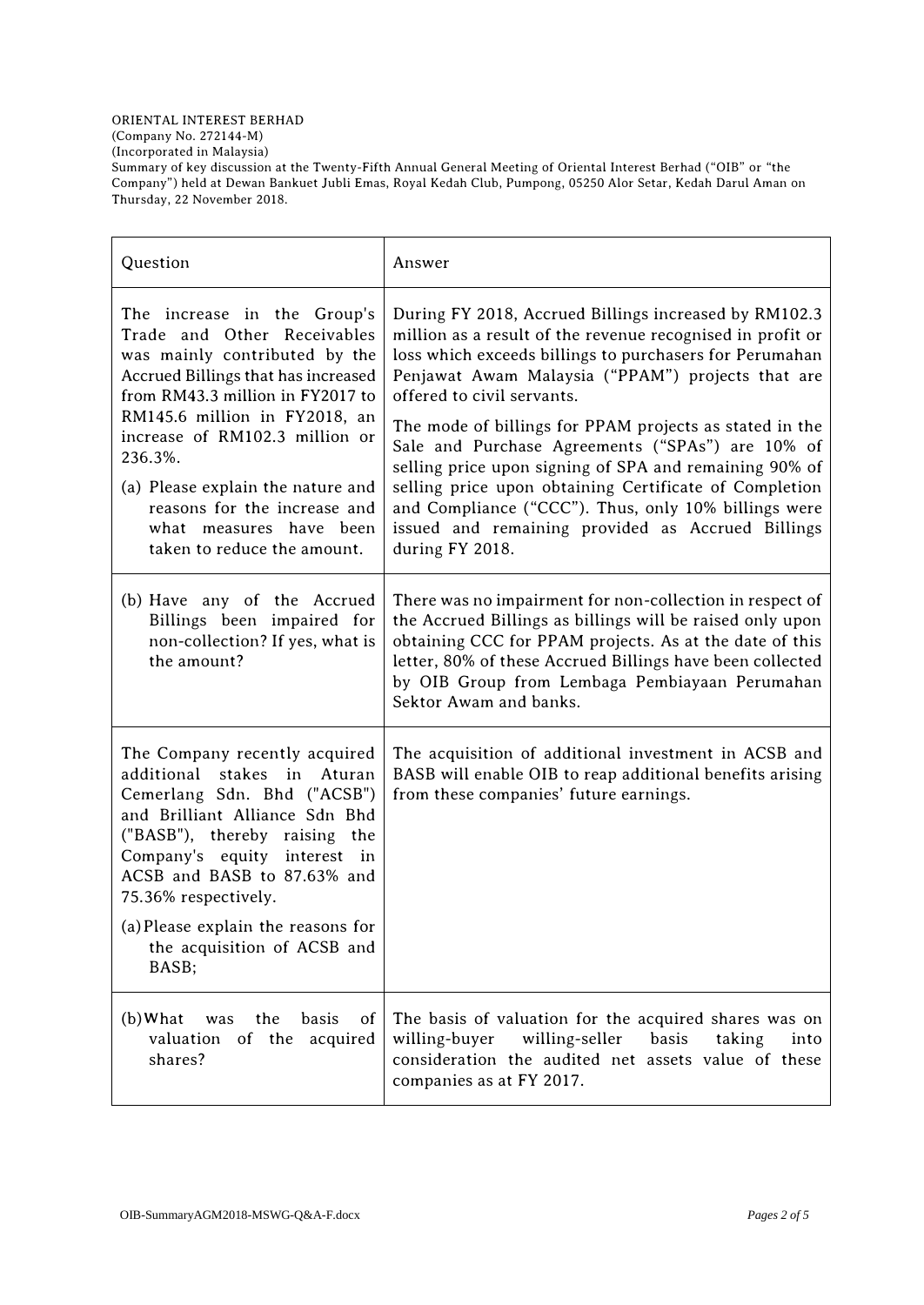## ORIENTAL INTEREST BERHAD

(Company No. 272144-M)

(Incorporated in Malaysia)

Summary of key discussion at the Twenty-Fifth Annual General Meeting of Oriental Interest Berhad ("OIB" or "the Company") held at Dewan Bankuet Jubli Emas, Royal Kedah Club, Pumpong, 05250 Alor Setar, Kedah Darul Aman on Thursday, 22 November 2018.

| Question                                                                                                                                                                                                                                                                                                                                                                                                                                                                                                                                                         | Answer                                                                                                                                                                                                                                                                         |
|------------------------------------------------------------------------------------------------------------------------------------------------------------------------------------------------------------------------------------------------------------------------------------------------------------------------------------------------------------------------------------------------------------------------------------------------------------------------------------------------------------------------------------------------------------------|--------------------------------------------------------------------------------------------------------------------------------------------------------------------------------------------------------------------------------------------------------------------------------|
| (c) Who are the sellers of ACSB<br>and BASB shares?                                                                                                                                                                                                                                                                                                                                                                                                                                                                                                              | Thobrani Holdings Sdn. Bhd. and Lim Seong Wan and<br>Lim Soo Bin as Executors for the Estate of Lim Eng<br>Theng, deceased ("Executors for Lim Eng Theng") were<br>the sellers of the stakes in ACSB. The Executors for Lim<br>Eng Theng were the seller of the stake in BASB. |
| The<br>Company<br>acquired<br>11<br>parcels of adjoining freehold<br>land at Barat Daya, Pulau Pinang<br>for a purchase consideration of<br>RM26,280,000 to be satisfied<br>through a combination of cash<br>amounting to RM1,314,000 and<br>the issuance of 9,986,400 new<br>ordinary shares of the Company<br>at an issue price of RM2.50 each.<br>(a) Why was the acquisition of the<br>lands partly settled<br>by<br>issuance of new ordinary<br>shares instead of redeemable<br>preference shares of the<br>Company as with the other<br>land acquisitions? | The Company had negotiated the mode of settlement<br>with the vendors separately with vendors indicating<br>their preference of mode of payments.                                                                                                                              |
| (b) What was<br>the<br><b>basis</b><br><sub>of</sub><br>valuation<br>$\circ$ f<br>the<br>various<br>freehold land?                                                                                                                                                                                                                                                                                                                                                                                                                                               | The valuer adopted Comparison Approach as the basis of<br>valuation for these 11 parcels of adjoining freehold land.                                                                                                                                                           |
| $(c)$ What<br>is<br>the<br>Gross<br>Development Value of the<br>freehold land?                                                                                                                                                                                                                                                                                                                                                                                                                                                                                   | The<br>Company<br>generating<br>anticipates<br>GDV<br>οf<br>approximately RM114 million from these lands based on<br>development<br>current<br>projections<br>incorporating<br>bungalows lots.                                                                                 |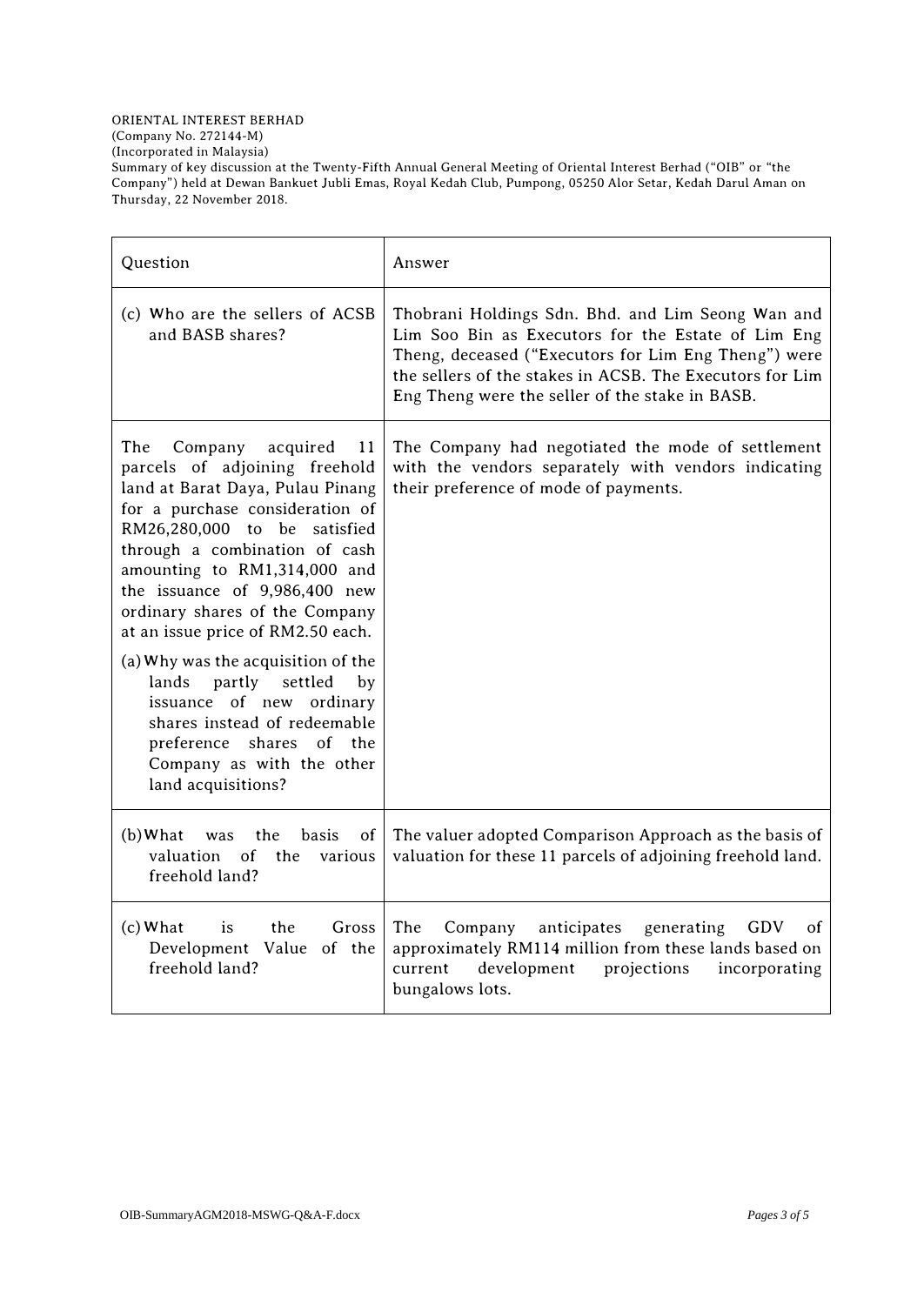## ORIENTAL INTEREST BERHAD (Company No. 272144-M) (Incorporated in Malaysia) Summary of key discussion at the Twenty-Fifth Annual General Meeting of Oriental Interest Berhad ("OIB" or "the Company") held at Dewan Bankuet Jubli Emas, Royal Kedah Club, Pumpong, 05250 Alor Setar, Kedah Darul Aman on Thursday, 22 November 2018.

| Question                                                                                                                                                                                                                                                                                                                                                                                                                                                                                                                                                                                                              | Answer                                                                                                                                                                                                                                                                                                                                          |
|-----------------------------------------------------------------------------------------------------------------------------------------------------------------------------------------------------------------------------------------------------------------------------------------------------------------------------------------------------------------------------------------------------------------------------------------------------------------------------------------------------------------------------------------------------------------------------------------------------------------------|-------------------------------------------------------------------------------------------------------------------------------------------------------------------------------------------------------------------------------------------------------------------------------------------------------------------------------------------------|
| Corporate Governance Matter                                                                                                                                                                                                                                                                                                                                                                                                                                                                                                                                                                                           |                                                                                                                                                                                                                                                                                                                                                 |
| We noted that the Company in<br>Governance<br>Corporate<br>its<br>Report has stated that it has<br>adopted Practice 4.3 of MCCG.<br>However, we noticed in the<br>explanation on application of the<br>practice, it was stated that "In<br>the event the Board intends to<br>Director<br>retain<br>a a<br>as<br>an<br>Independent<br>Non-Executive<br>Director ('INED") after the latter<br>served<br>has<br>a<br>cumulative/consecutive term of<br>nine (9) years, the Board must<br>justify the decision and seek<br>shareholders' approval at AGM<br>(annual general meeting)"<br>Step Up Practice 4.3 states that | We have taken note of this matter.                                                                                                                                                                                                                                                                                                              |
| upon completing the 9-year<br>tenure, the INED would have to<br>vacate his/her position as an<br>INED.                                                                                                                                                                                                                                                                                                                                                                                                                                                                                                                |                                                                                                                                                                                                                                                                                                                                                 |
| Please take note of this.                                                                                                                                                                                                                                                                                                                                                                                                                                                                                                                                                                                             |                                                                                                                                                                                                                                                                                                                                                 |
| Para<br>$15.02(1)(2)$ ,<br>Part<br>B,<br>Chapter 15 of the Main Market<br>Listing Requirement ("MMLR"),<br>states that a listed issuer must<br>ensure that at least 2 directors<br>or 1/3 of the board of directors<br>of a listed issuer, whichever is<br>the higher, are independent<br>directors.                                                                                                                                                                                                                                                                                                                  | The Board of OIB currently comprised of seven (7)<br>Directors with two (2) being the Independent Non-<br>Executive Directors ("INEDs"). The number nearest to<br>one-third $(1/3)$ of seven $(7)$ Directors for the<br>computation of INEDs is 2.33 or 2 persons. Accordingly,<br>the Company complies with para $15.02(1)(2)$ of the<br>MMLR. |
| If the number of directors of the<br>listed issuer is not 3 or a<br>multiple of 3, then the number<br>nearest 1/3 must be used.                                                                                                                                                                                                                                                                                                                                                                                                                                                                                       |                                                                                                                                                                                                                                                                                                                                                 |